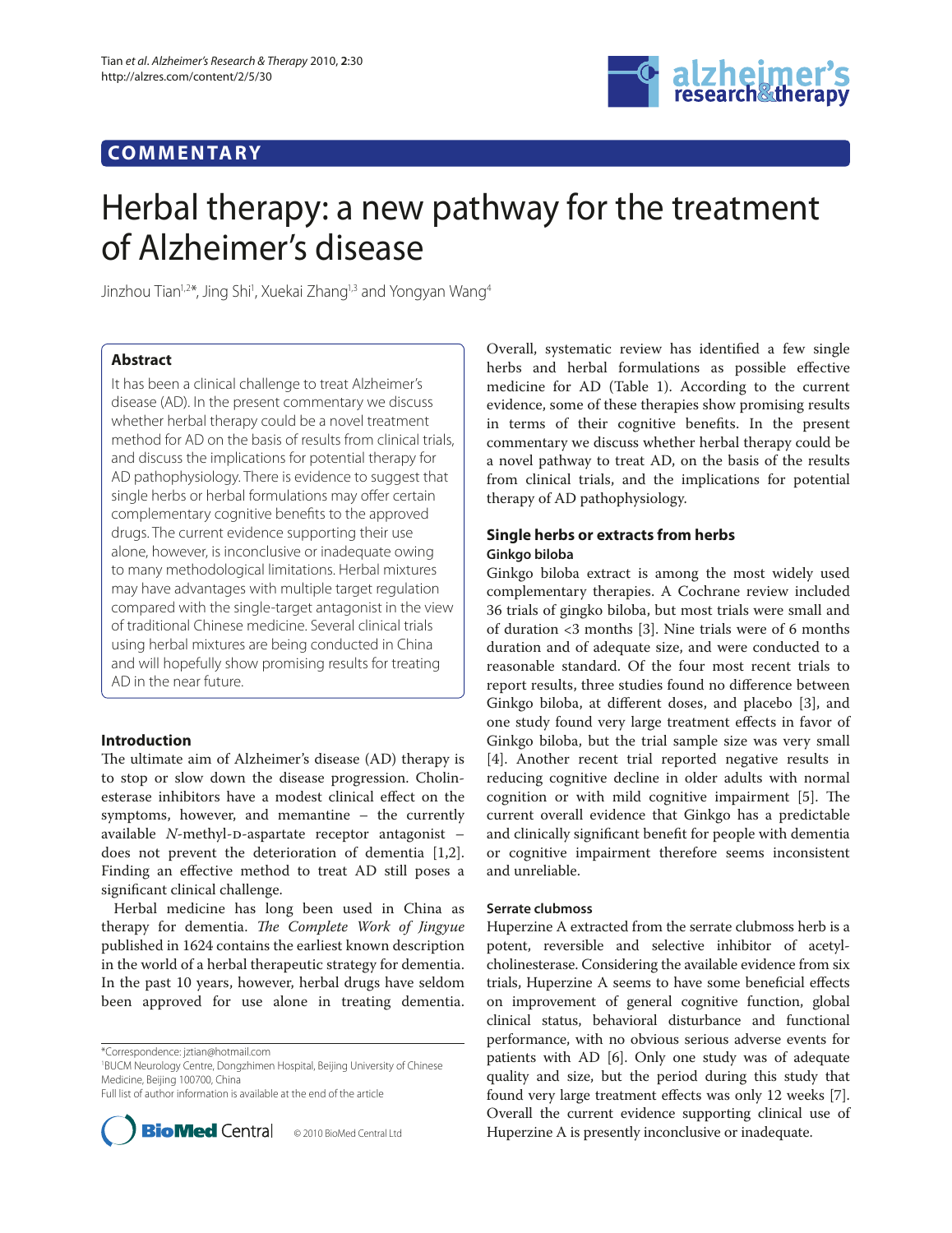| Product                | Composition                                                                        | Design                                                                        | Outcome measure                                                           | Source                             |
|------------------------|------------------------------------------------------------------------------------|-------------------------------------------------------------------------------|---------------------------------------------------------------------------|------------------------------------|
| Huperzine A            | An extract from Lycopodium                                                         | A 12-week randomized, double-blind,<br>placebo-controlled trial               | ADAS-cog, MMSE, CIBIC-plus, ADL of<br>patients with mild to moderate AD   | Zhang and colleagues [7]           |
| Gingko Biloba          | FGb 761                                                                            | A 24-week randomized, placebo-<br>controlled, double-blind study              | MMSE and CGI in patients with mild<br>to moderate AD                      | Mazza and colleagues [4]           |
| Panax ginseng          | Ginsenosides                                                                       | A 12-week open-label, randomized<br>double-blind, placebo-controlled<br>study | ADAS and MMSE scores of AD<br>patients                                    | Lee and colleagues [17]            |
| Salvia officinalis     | Leaf extract containing<br>monoterpene, flavonoids,<br>polyphenol                  | A 4-month, parallel-group, placebo-<br>controlled trial                       | ADAS-cog and CDR in patients with<br>mild to moderate AD                  | Akhondzadeh and<br>colleagues [11] |
| Ba Wei Di<br>Hunag Wan | Powder of Rehmannia with<br>another seven plants mixed<br>with honey               | An 8-week randomized, double-blind,<br>placebo-controlled trial               | MMSE and Barthel Index scores in<br>patients with mild to severe dementia | Iwasaki and colleagues [15]        |
| Yi-Gan San<br>formula  | A mixture of seven different<br>rootstock and branches,<br>lyophilized dry extract | A 4-week randomized, observer-<br>blind, controlled trial                     | NPI and ADL in patients with mild to<br>severe dementia                   | Iwasaki and colleagues [16]        |

Table 1. Different herbs and formulations effective in the treatment of Alzheimer's disease

AD, Alzheimer disease; ADAS-cog, Alzheimer disease assessment scale-cognitive subscale; ADL, activities of daily living; CDR, Clinical Dementia Rating; CGI, Clinical Global Impression; CIBIC-plus, Clinician's Interview-Based Impression of Change plus Caregiver Input; MMSE, mini-mental state examination; NPI, neuropsychiatric Inventory.

#### **Ginseng**

Panaxi ginseng's main active ingredient is panaxsaponin, which can enhance psychomotor and cognitive performance, and can benefit AD by improving brain cholinergic function, reducing the level of Aβ and repairing damaged neuronal networks [8]. The high-dose ginseng group showed statistically significant improvement on the Alzheimer Disease Assessment Scale (ADAS) and Clinical Dementia Rating (but not on the Mini-Mental State Examination) at the end of the study, when compared with the control group. This study was poorly designed, with an insufficient description of randomization and without blinding. Furthermore, the sample size was small ( $n = 15$  for each group), and there was also a confounding effect due to concurrently administered western medications  $[9]$ . The evidence for ginseng as a treatment of AD is thus scarce and inconclusive. Further rigorous trials seem warranted [10].

## **Salvia officinalis**

Salvia officinalis has been used in herbal medicine for many centuries. After 4 months of treatment, salvia officinalis extract produced a significantly better outcome on cognitive functions than placebo – as seen on the ADAS cognitive subscale and the Clinical Dementia Rating Sum of Boxes scale in patients with mild to moderate AD aged between  $65$  and  $80$  years  $[11]$ . There were no significant differences between salvia officinalis and placebo in terms of the observed side effects. In addition, salvia officinalis may reduce agitation in patients. More high-quality large-scale randomized controlled trials are needed, however, for further determination of the herb's efficacy [11].

# **Herbal formulations or mixtures of herbal ingredients**

Herbal formulations or mixtures of herbal ingredients may have advantages with multiple target regulation compared with the single target antagonist in the view of traditional Chinese medicine, although there have been few clinical trials examining the efficacy and safety of herbal formulations in AD patients.

Shenwu capsule, a mixture of six herbs that is thought to reduce amyloid cytotoxicity, increased the memory score from baseline  $(n = 83)$  – but without significant difference from aniracetam  $(n = 83)$  – in a 12-week phase II trial for patients with mild cognitive impairment [12]. A phase III trial is now underway. Stilbene glycoside, an extract of Shenwu capsule, has been evaluated in a phase I trial for AD. Further results for both of these formulations will be available in the next few years.

GEPT, a combination of five active components extracted from Chinese herbs, may be valuable for the treatment of AD – reducing the level of Aβ via the inhibition of  $\gamma$ secretase (presenilin-1) and the promotion of insulindegrading enzyme and neprilysin, which has been reported in the brain of APPV717I transgenic mice [13]. A 24-week preliminary study of GEPT showed a significant improvement on cognitive function in patients with amnestic mild cognitive impairment, an early stage of AD ( $n = 101$ ), consistently across different cognitive scales; for example, an improvement in the ADAS cognitive subscale from baseline of –4.19 points (95% confidence interval =  $-5.74$  to  $-2.63$ ), which declined at 24 weeks of follow-up after the GEPT withdrawal. This level of efficacy was comparable with that of  $-4.23$  points found in the subjects taking Donepezil (*n* = 100)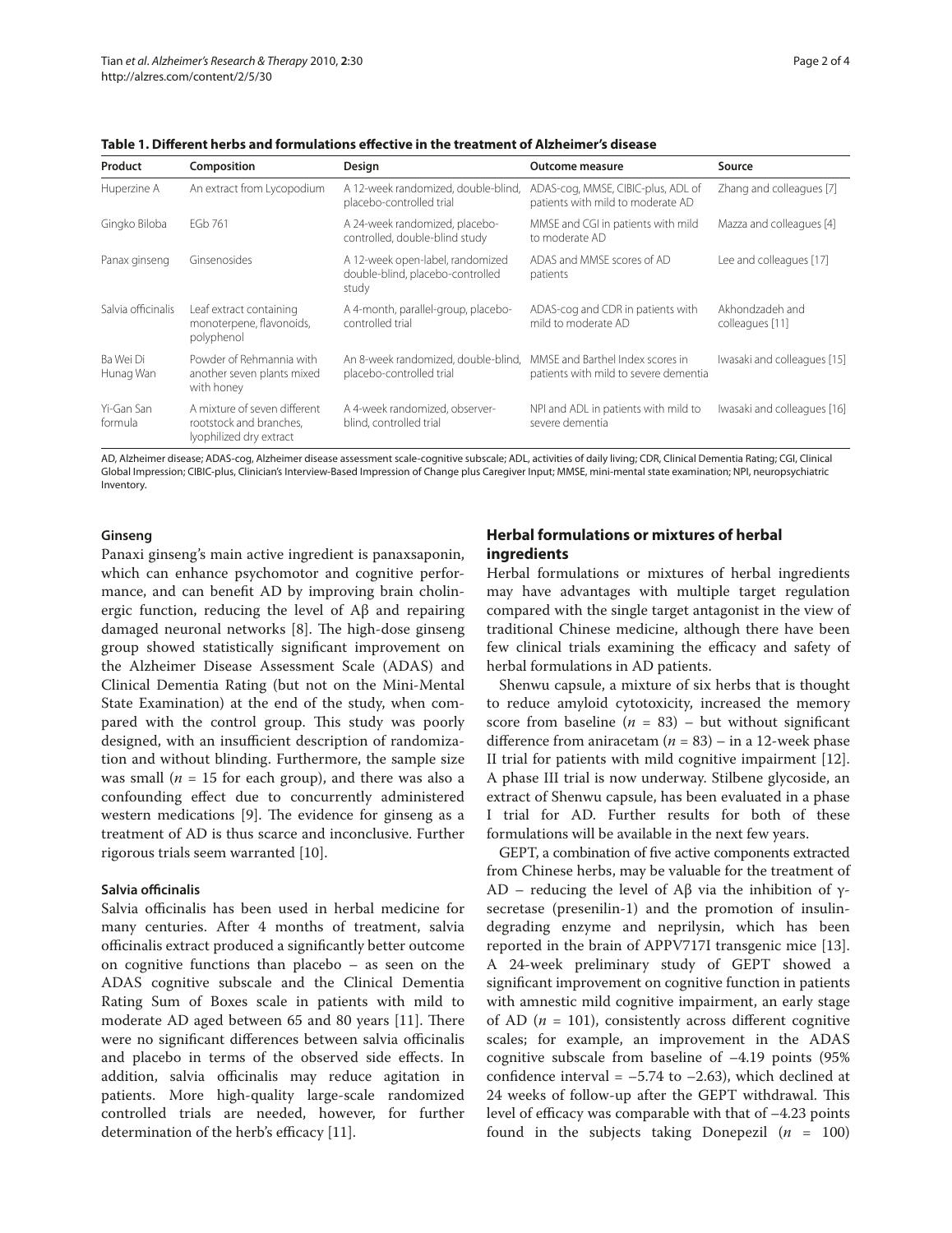

(Figure 1) [14]. GEPT is planned to apply for a shape II trial.

Furthermore, the herbal preparations Ba Wei Di Huang Wan and Yi-Gan San are individually reported to significantly improve cognition or behavior and function on the Mini-Mental State Examination, the Neuropsychiatric Inventory and the Barthel Index in the patients with AD [15,16].

# **Conclusion**

Single herbs or formulations may be able to complement approved drugs for AD. No serious adverse events have been reported. The current evidence to support their use alone, however, is inconclusive or inadequate. This uncertainty is mainly caused by methodological limitations such as poor study design, relatively small sample sizes without a power calculation, inappropriate outcome measures and primary and secondary end-point selection, and invalid statistical analysis. In addition, the herbs' potential value for prevention and treatment of AD only results from symptomatic changes and short treatment periods (<6 months). Several studies currently underway or in early-stage development in China to

# evaluate herb mixtures will hopefully show promising results in the near future.

## **Abbreviations**

AD, Alzheimer disease; ADAS, Alzheimer Disease Assessment Scale.

#### **Competing interests**

The authors declare that they have no competing interests.

#### **Acknowledgements**

The present work was supported by the 111 Project (No. B08006), the Beijing Cooperative Study Project of the Capital Foundation of Medical Developments (No. 2005-SF-1-007), New Century Excellent Talents in University (No. NCET-07-0117) and the Innovative Research Team of Alzheimer's Disease and Other Neurodegenerative Diseases of the Ministry of Education of China (No. IRT-08-010).

#### **Author details**

1 BUCM Neurology Centre, Dongzhimen Hospital, Beijing University of Chinese Medicine, Beijing 100700, China. 2 Department of Preclinical Medicine, Hubei University of Chinese Medicine, Wuhan 430065, China. <sup>3</sup>Clinical Neuroscience Research Group, The University of Manchester, Hope Hospital, Stott Lane, Salford, Manchester M6 8HD, UK. <sup>4</sup>Institute of Clinical Medicine, China Academy of Chinese Medical Sciences, Beijing 100700, China.

#### Published: 22 October 2010

#### **References**

1. Reisberg B, Doody R, Stöffler A, Schmitt F, Ferris S, Möbius HJ; Memantine Study Group: Memantine in moderate-to-severe Alzheimer's disease.